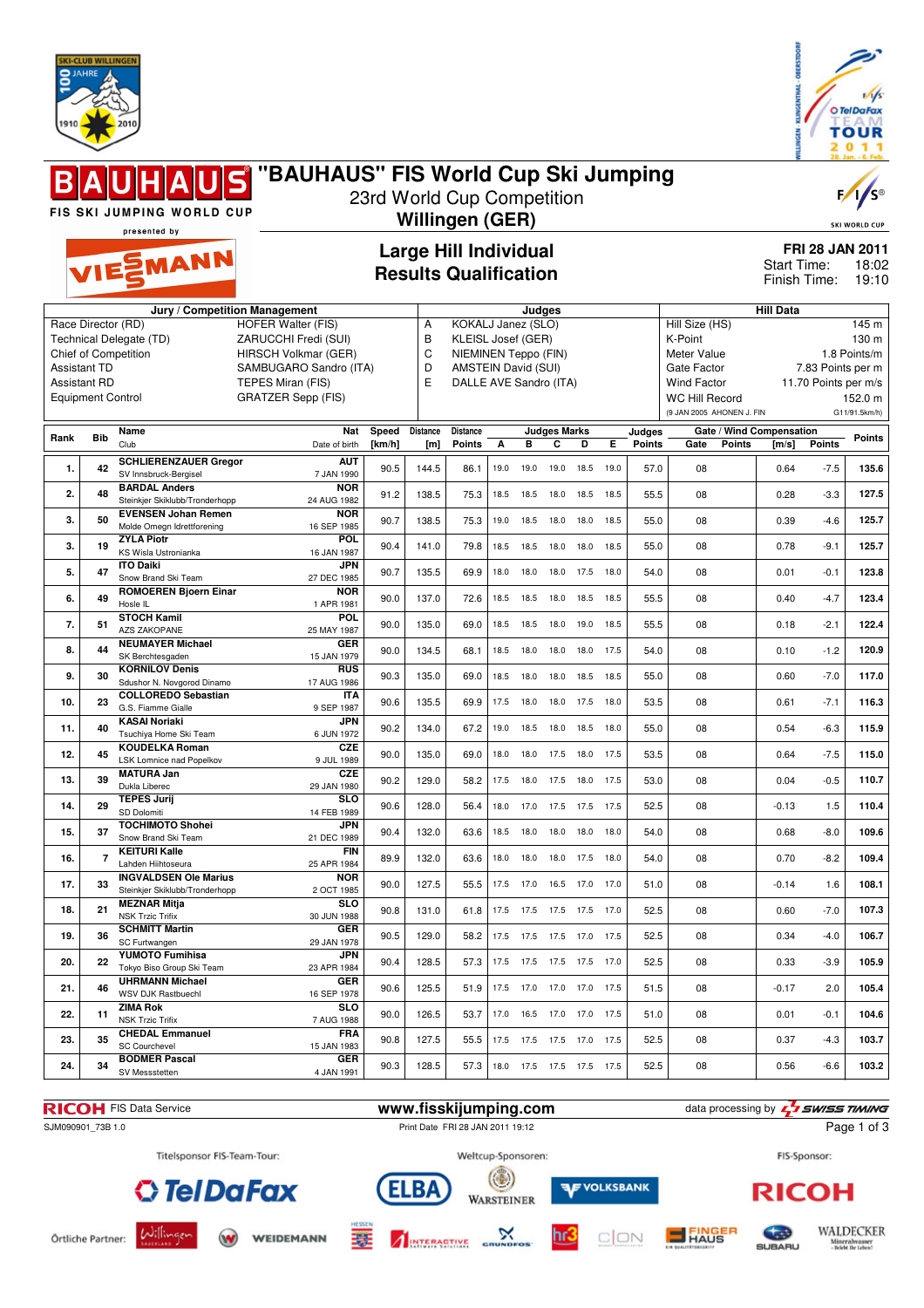



### **"BAUHAUS" FIS World Cup Ski Jumping**  $\blacksquare$ 23rd World Cup Competition

 $\overline{V}$ 

SKI WORLD CU

FIS SKI JUMPING WORLD CUP presented by

EMANN

**49. 8 LAZAROVYCH Oleksandr** Vorokhta Ski School

AZS AWF Katowice

**50. 18 SLIZ Rafal**

# **Willingen (GER)**

**Large Hill Individual Results Qualification**

| <b>FRI 28 JAN 2011</b> |       |
|------------------------|-------|
| Start Time:            | 18:02 |

19:10 Finish Time:

|                      |                | Name                                                      | <b>Nat</b>                | Speed  | Distance | Distance      |      |           | <b>Judges Marks</b>      |           |      | Judges        |      |               | Gate / Wind Compensation |               |        |
|----------------------|----------------|-----------------------------------------------------------|---------------------------|--------|----------|---------------|------|-----------|--------------------------|-----------|------|---------------|------|---------------|--------------------------|---------------|--------|
| Rank                 | <b>Bib</b>     | Club                                                      | Date of birth             | [km/h] | [m]      | <b>Points</b> | A    | B         | C                        | D         | Е    | <b>Points</b> | Gate | <b>Points</b> | $\mathsf{Im/s}$          | <b>Points</b> | Points |
|                      |                |                                                           |                           |        |          |               |      |           |                          |           |      |               |      |               |                          |               |        |
| 25.                  | 26             | <b>TAKEUCHI Taku</b>                                      | <b>JPN</b>                | 89.9   | 126.0    | 52.8          |      |           | 17.5 17.5 17.5 17.5 17.5 |           |      | 52.5          | 08   |               | 0.20                     | $-2.3$        | 103.0  |
|                      |                | Kitano Construction Corp. Ski Club<br><b>SEDLAK Borek</b> | 20 MAY 1987<br>CZE        |        |          |               |      |           |                          |           |      |               |      |               |                          |               |        |
| 26.                  | 27             | Dukla Liberec                                             | 15 JUN 1981               | 90.6   | 127.5    | 55.5          |      |           | 18.0 17.5 17.5 17.5 17.5 |           |      | 52.5          | 08   |               | 0.52                     | $-6.1$        | 101.9  |
|                      |                | <b>KARELIN Pavel</b>                                      | <b>RUS</b>                |        |          |               |      |           |                          |           |      |               |      |               |                          |               |        |
| 27.                  | 43             | Nizhniy Novgorod                                          | 27 APR 1990               | 89.8   | 128.5    | 57.3          | 18.0 |           | 17.5 17.5 17.5           |           | 17.5 | 52.5          | 08   |               | 0.73                     | $-8.5$        | 101.3  |
|                      |                | <b>HAPPONEN Janne</b>                                     | <b>FIN</b>                |        |          |               |      |           |                          |           |      |               |      |               |                          |               |        |
| 28.                  | 5              | Puijon Hiihtoseura                                        | 18 JUN 1984               | 90.8   | 124.5    | 50.1          |      |           | 17.5 17.5 17.5 17.5      |           | 17.5 | 52.5          | 08   |               | 0.24                     | $-2.8$        | 99.8   |
|                      |                | <b>DAMJAN Jernej</b>                                      | <b>SLO</b>                |        |          |               |      |           |                          |           |      |               |      |               |                          |               |        |
| 29.                  | 24             | SSK Costella Ilirija                                      | 28 MAY 1983               | 89.2   | 127.0    | 54.6          | 17.5 |           | 17.5 17.0 17.5           |           | 17.0 | 52.0          | 08   |               | 0.59                     | $-6.9$        | 99.7   |
| 30.                  | 20             | <b>MORASSI Andrea</b>                                     | <b>ITA</b>                | 89.9   |          | 47.4          |      |           | 17.5 17.0 17.0 17.5 17.5 |           |      |               |      |               |                          | $-0.8$        | 98.6   |
|                      |                | C.S. Forestale                                            | 30 AUG 1988               |        | 123.0    |               |      |           |                          |           |      | 52.0          | 08   |               | 0.07                     |               |        |
| 31.                  | 31             | <b>KOIVURANTA Anssi</b>                                   | <b>FIN</b>                | 90.2   | 138.5    | 75.3          |      | 11.5 11.0 | 11.0 11.0                |           | 11.0 | 33.0          | 08   |               | 0.84                     | $-9.8$        | 98.5   |
|                      |                | Kuusamon Erä-Veikot                                       | 3 JUL 1988                |        |          |               |      |           |                          |           |      |               |      |               |                          |               |        |
| 32.                  | 14             | <b>PUNGERTAR Matjaz</b>                                   | <b>SLO</b>                | 90.1   | 125.5    | 51.9          |      |           | 17.5 17.0 17.0 17.0 17.0 |           |      | 51.0          | 08   |               | 0.41                     | $-4.8$        | 98.1   |
|                      |                | <b>SSK Menges</b>                                         | 14 AUG 1990               |        |          |               |      |           |                          |           |      |               |      |               |                          |               |        |
| 33.                  | 41             | <b>PREVC Peter</b>                                        | <b>SLO</b><br>20 SEP 1992 | 90.8   | 126.5    | 53.7          | 18.0 | 17.0      | 17.0                     | 16.5      | 17.0 | 51.0          | 08   |               | 0.58                     | $-6.8$        | 97.9   |
|                      |                | SK Triglav Kranj<br><b>VACULIK Ondrej</b>                 | <b>CZE</b>                |        |          |               |      |           |                          |           |      |               |      |               |                          |               |        |
| 34.                  | 13             | Dukla Liberec                                             | 12 MAY 1986               | 90.2   | 124.5    | 50.1          | 17.0 | 17.0      | 17.5 17.0                |           | 17.0 | 51.0          | 08   |               | 0.34                     | $-4.0$        | 97.1   |
|                      |                | <b>JANDA Jakub</b>                                        | <b>CZE</b>                |        |          |               |      |           |                          |           |      |               |      |               |                          |               |        |
| 35.                  | 28             | Dukla Liberec                                             | 27 APR 1978               | 89.9   | 121.0    | 43.8          | 17.0 | 16.5      | 17.0                     | 16.5      | 16.5 | 50.0          | 08   |               | $-0.25$                  | 2.9           | 96.7   |
|                      |                | <b>HOCKE Stephan</b>                                      | <b>GER</b>                |        |          |               |      |           |                          |           |      |               |      |               |                          |               |        |
| 36.                  | 38             | <b>WSV Schmiedefeld</b>                                   | 20 OCT 1983               | 90.4   | 123.5    | 48.3          |      |           | 17.0 17.0 17.0 17.0      |           | 17.0 | 51.0          | 08   |               | 0.31                     | $-3.6$        | 95.7   |
| 37.                  | $\blacksquare$ | <b>CIKL Martin</b>                                        | CZE                       | 90.2   | 121.0    | 43.8          |      |           | 16.5 17.0 17.0 16.5 17.0 |           |      | 50.5          | 08   |               | 0.02                     | $-0.2$        | 94.1   |
|                      |                | Dukla Liberec                                             | 17 AUG 1987               |        |          |               |      |           |                          |           |      |               |      |               |                          |               |        |
| 38.                  | 12             | <b>MAYER Nicolas</b>                                      | <b>FRA</b>                | 90.6   | 118.0    | 38.4          | 17.5 | 16.5      | 16.5                     | 16.5      | 16.5 | 49.5          | 08   |               | 0.05                     | $-0.6$        | 87.3   |
|                      |                | Courchevel                                                | 6 OCT 1990                |        |          |               |      |           |                          |           |      |               |      |               |                          |               |        |
| 39.                  | 16             | <b>VASSILIEV Dimitry</b>                                  | <b>RUS</b>                | 90.9   | 118.5    | 39.3          |      |           | 17.0  16.5  16.5  16.5   |           | 16.5 | 49.5          | 08   |               | 0.28                     | $-3.3$        | 85.5   |
|                      |                | CSK/Lokomotiva UFA                                        | 26 DEC 1979               |        |          |               |      |           |                          |           |      |               |      |               |                          |               |        |
| 40.                  | 3              | <b>BRESADOLA Davide</b><br>C.S. Esercito                  | <b>ITA</b><br>10 SEP 1988 | 89.8   | 116.5    | 35.7          | 16.0 | 16.0      | 17.0 16.5 16.0           |           |      | 48.5          | 08   |               | $-0.09$                  | 1.1           | 85.3   |
|                      |                |                                                           |                           |        |          |               |      |           |                          |           |      |               |      |               |                          |               |        |
|                      |                |                                                           |                           |        |          |               |      |           |                          |           |      |               |      |               |                          |               |        |
| <b>Not Qualified</b> |                | <b>MUOTKA OIII</b>                                        |                           |        |          |               |      |           |                          |           |      |               |      |               |                          |               |        |
| 41.                  | 25             | Ounasvaaran Hiihtoseura                                   | <b>FIN</b><br>14 JUL 1988 | 90.4   | 116.0    | 34.8          |      |           | 17.0  16.5  17.0  17.0   |           | 16.5 | 50.5          | 08   |               | 0.09                     | $-1.1$        | 84.2   |
|                      |                | <b>DELLASEGA Diego</b>                                    | <b>ITA</b>                |        |          |               |      |           |                          |           |      |               |      |               |                          |               |        |
| 42.                  | 6              | G.S. FIAMME ORO                                           | 4 DEC 1990                | 90.1   | 117.0    | 36.6          | 17.0 | 16.5      | 15.5 16.5                |           | 16.5 | 49.5          | 08   |               | 0.18                     | $-2.1$        | 84.0   |
|                      |                | <b>BOSHCHUK Volodymyr</b>                                 | <b>UKR</b>                |        |          |               |      |           |                          |           |      |               |      |               |                          |               |        |
| 43.                  | $\overline{2}$ | Verkhovina Ski School                                     | 3 AUG 1982                | 89.7   | 111.5    | 26.7          | 16.0 | 16.5      | 16.0                     | 16.0      | 16.5 | 48.5          | 08   |               | $-0.21$                  | 2.5           | 77.7   |
|                      |                | <b>RUUSKANEN Juha-Matti</b>                               | <b>FIN</b>                |        |          |               |      |           |                          |           |      |               |      |               |                          |               |        |
| 44.                  | 17             | Puijon Hiihtoseura                                        | 24 JUL 1984               | 90.4   | 111.0    | 25.8          | 16.5 | 16.0      |                          | 16.5 17.0 | 16.5 | 49.5          | 08   |               | $-0.06$                  | 0.7           | 76.0   |
| 45.                  | 4              | <b>KARAULOV Ivan</b>                                      | KAZ                       | 89.8   |          | 32.1          | 16.0 | 16.0      | 15.5 16.0                |           | 16.0 | 48.0          | 08   |               | 0.39                     | $-4.6$        | 75.5   |
|                      |                | Almaty                                                    | 23 JUN 1980               |        | 114.5    |               |      |           |                          |           |      |               |      |               |                          |               |        |
| 46.                  | 32             | <b>HULA Stefan</b>                                        | POL                       | 89.8   | 110.5    | 24.9          | 16.5 | 16.0      | 16.0                     | 16.0      | 16.0 | 48.0          | 08   |               | $-0.20$                  | 2.3           | 75.2   |
|                      |                | SSR LZS SOKOL Szczyrk                                     | 29 SEP 1986               |        |          |               |      |           |                          |           |      |               |      |               |                          |               |        |
| 47.                  | 9              | <b>DESCOMBES SEVOIE Vincent</b>                           | <b>FRA</b>                | 89.4   | 116.0    | 34.8          | 16.5 | 16.0      | 17.0                     | 16.0      | 16.0 | 48.5          | 08   |               | 0.87                     | $-10.2$       | 73.1   |
|                      |                | Douanes les Houches                                       | 9 JAN 1984<br><b>UKR</b>  |        |          |               |      |           |                          |           |      |               |      |               |                          |               |        |
| 48.                  | 10             | <b>SHUMBARETS Vitaliy</b><br><b>SKA Tysovets</b>          | 14 JUL 1983               | 90.6   | 106.0    | 16.8          |      |           | 16.5 15.5 15.5 16.0      |           | 16.0 | 47.5          | 08   |               | $-0.11$                  | 1.3           | 65.6   |
|                      |                |                                                           |                           |        |          |               |      |           |                          |           |      |               |      |               |                          |               |        |



30 AUG 1984 88.9 105.5 15.9 15.5 15.0 15.5 16.0 15.5 46.5 08 0.93 -10.9 **51.5**

11 JUL 1983 89.5 98.0 2.4 14.5 14.5 14.5 15.0 15.0 44.0 08 0.65 -7.6 **38.8**

**UKR**<br>30 AUG 1984

**POL**<br>11 JUL 1983